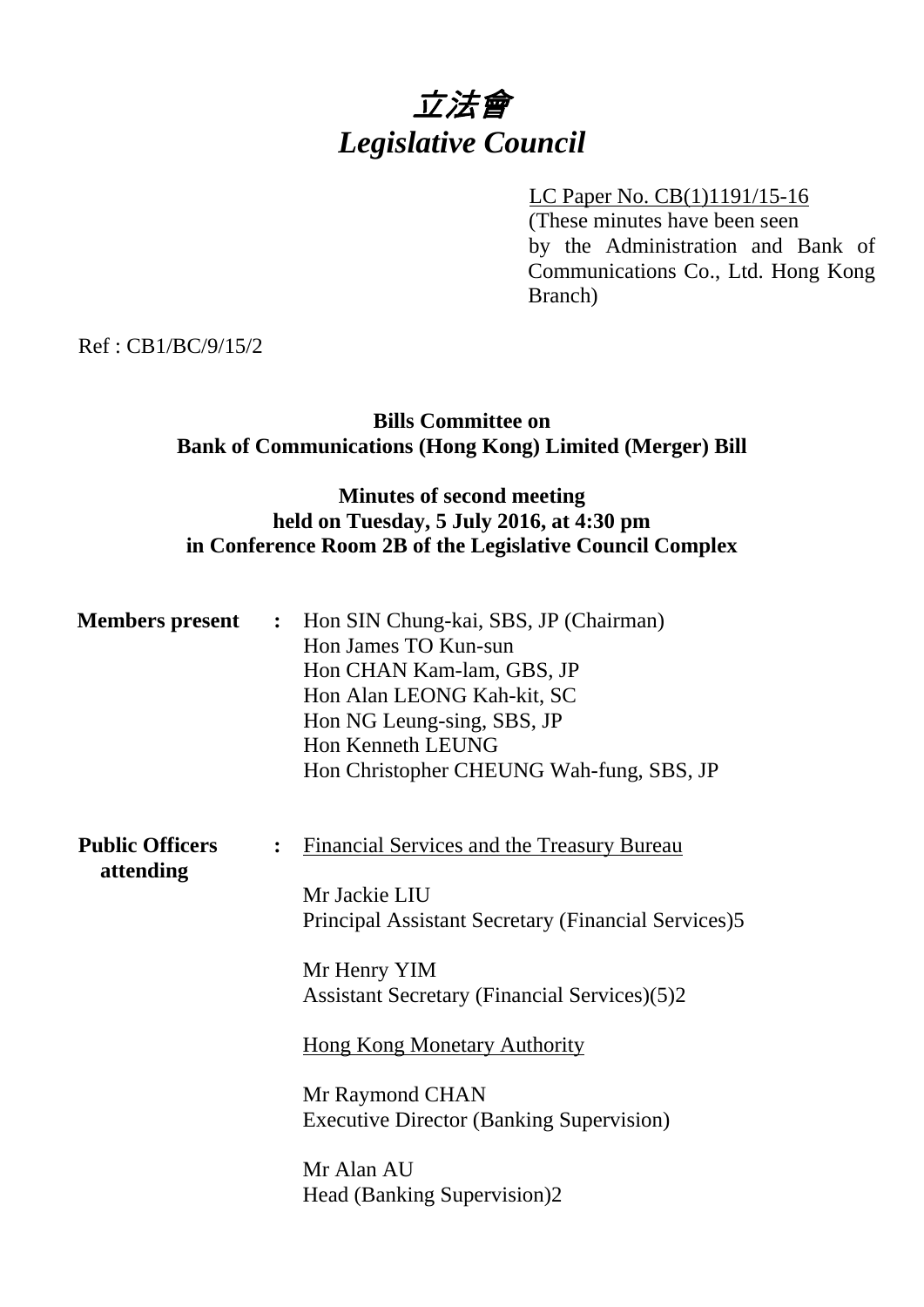| <b>Attendance by</b><br>$\ddot{\cdot}$<br>invitation | <u>Bank of Communications Co., Ltd. Hong Kong Branch</u><br>Mr SHOU Fugang<br><b>Chief Executive</b><br>Mr Alan LIU<br><b>Alternate Chief Executive</b> |
|------------------------------------------------------|---------------------------------------------------------------------------------------------------------------------------------------------------------|
|                                                      | <b>Clifford Chance</b><br>Ms Virginia LEE<br>Partner                                                                                                    |
|                                                      | Ms Cherry HO<br>Associate                                                                                                                               |
|                                                      | <u>PricewaterhouseCoopers</u>                                                                                                                           |
|                                                      | Mr James TAM<br>Partner                                                                                                                                 |
|                                                      | Mr Philip MAK<br>Partner                                                                                                                                |
| <b>Clerk in Attendance:</b>                          | Ms Angel SHEK<br>Chief Council Secretary (1)1                                                                                                           |
| <b>Staff in attendance :</b>                         | Mr YICK Wing-kin<br><b>Assistant Legal Adviser 8</b>                                                                                                    |
|                                                      | Ms Mandy LI<br>Council Secretary (1)1                                                                                                                   |

# Action

# **I. Meeting with the Bank of Communications Co., Ltd. Hong Kong Branch and the Administration**

Matters arising from previous meeting

(LC Paper No. CB(1)1106/15-16(01) **—** List of follow-up actions arising from the meeting on 4 July 2016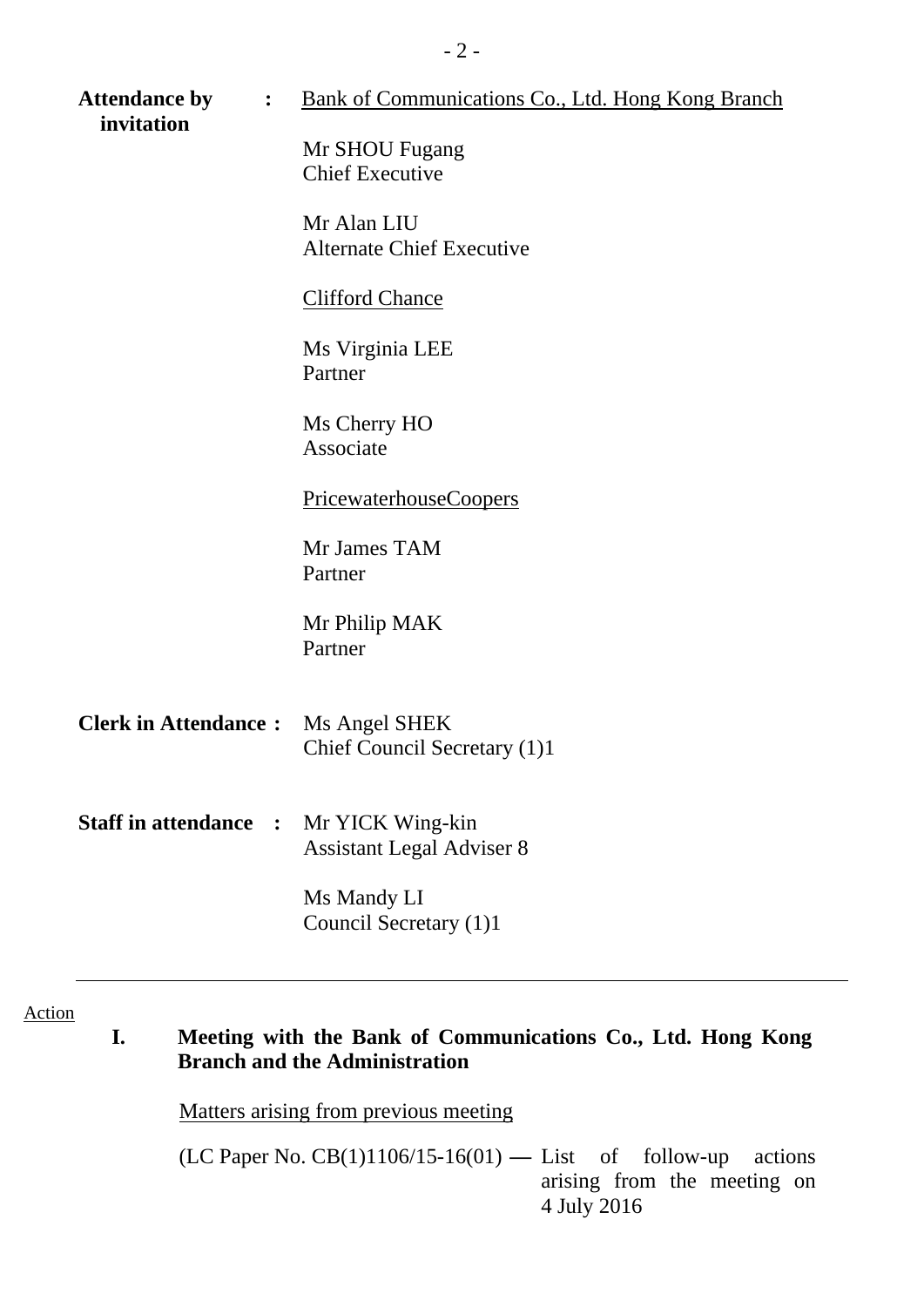| .ction |  |
|--------|--|
|        |  |

- LC Paper No.  $CB(1)1106/15-16(02)$  Hong Kong Monetary Authority's response to the issues raised at the meeting on 4 July 2016
- LC Paper No. CB(1)1106/15-16(03) **—** Bank of Communications Co., Ltd. Hong Kong Branch's response to the issues raised at the meeting on 4 July 2016)

Clause-by-clause examination of the Bill

| (LC Paper No. CB(3)267/15-16                                                            | $-$ The Bill                               |
|-----------------------------------------------------------------------------------------|--------------------------------------------|
| Issued by Hon NG Leung-sing's — Legislative Council Brief<br>office on 24 December 2015 |                                            |
| LC Paper No. $LS24/15-16$                                                               | — Legal Service Division Report            |
| LC Paper No. $CB(1)1086/15-16(01)$ — Background brief prepared by                       | Legislative Council<br>the<br>Secretariat) |

## Disclosure

 Mr Kenneth LEUNG declared that he was a Senior Tax Consultant of Clifford Chance, and that he would not vote on matters relating to the Bank of Communications (Hong Kong) Limited (Merger) Bill ("the Bill") as he might have indirect pecuniary interest in the Bill.

## Discussion

2. The Bills Committee deliberated (index of proceedings attached at the **Annex**).

3. Members noted a paper tabled at the meeting and provided by the Bank of Communications Co., Ltd. Hong Kong Branch ("BCOM, Hong Kong Branch") in response to issues arising from the last meeting, which contained information on the paid-up share capital of the Bank of Communications (Hong Kong) Limited and potentially related to share-price-sensitive data or inside information of BCOM. At the request of BCOM, Hong Kong Branch, the paper was restricted to Bills Committee members only. As agreed at the meeting, BCOM, Hong Kong Branch would provide a redacted version of the paper in due course for uploading to the website of the Legislative Council.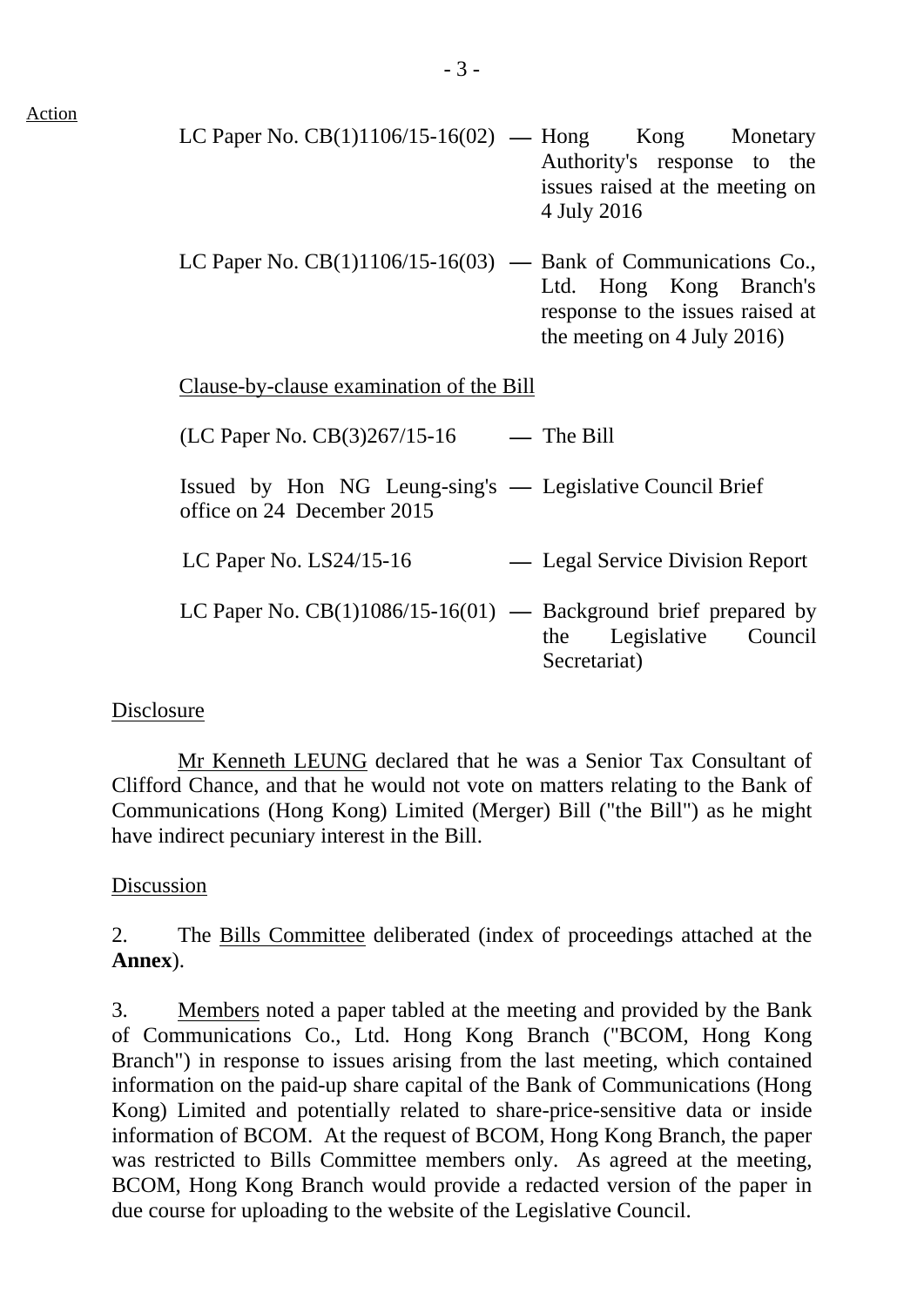(*Post-meeting note*: A redacted version of the paper provided by BCOM, Hong Kong Branch was issued vide LC Paper No. CB(1)1106/15-16(03) on 7 July 2016 (English version) and 8 July 2016 (Chinese version).)

Follow-up actions to be taken by the Hong Kong Monetary Authority and the Bank of Communications Co., Ltd. Hong Kong Branch

*Operation of retail banking business by non-locally incorporated banks in Hong Kong* 

4. Further to the information provided by the Hong Kong Monetary Authority ("HKMA") concerning its supervisory policy on non-locally incorporated banks conducting retail banking business in Hong Kong (LC Paper No. CB(1)1106/15-16(02)), HKMA was requested to provide supplementary information on the scale of retail banking business (e.g. number of sub-branches) operated by these banks in the form of a branch in Hong Kong.

*Property and liabilities to be transferred to Bank of Communications (Hong Kong) Limited under the Bill* 

- 5. BCOM, Hong Kong Branch was requested to:
	- (a) consider moving Committee Stage amendments ("CSAs") to set out what "any other businesses" in the proposed definition of "excluded property and liabilities" under the Bill referred to specifically, with a view to enhancing the clarity of the definition;
	- (b) consider specifying, through moving CSAs to the Bill or giving of an undertaking by the Member in charge of the Bill at the resumption of the Bill's Second Reading debate, the circumstances under which BCOM could (or could not) exercise its power to designate, by a resolution or resolutions of its board of directors, certain property and liabilities of the retail or private banking business of BCOM, Hong Kong Branch to be excluded from the transfer of the relevant undertakings under the Bill;
	- (c) explain the meaning of "reserves" ("儲備金") in the proposed definitions of "excluded property and liabilities" and "undertakings" under the Bill; and review whether it was necessary to include "reserves" in the said definitions (or other parts of the Bill as appropriate) in the light of the proposed definition of "property"; and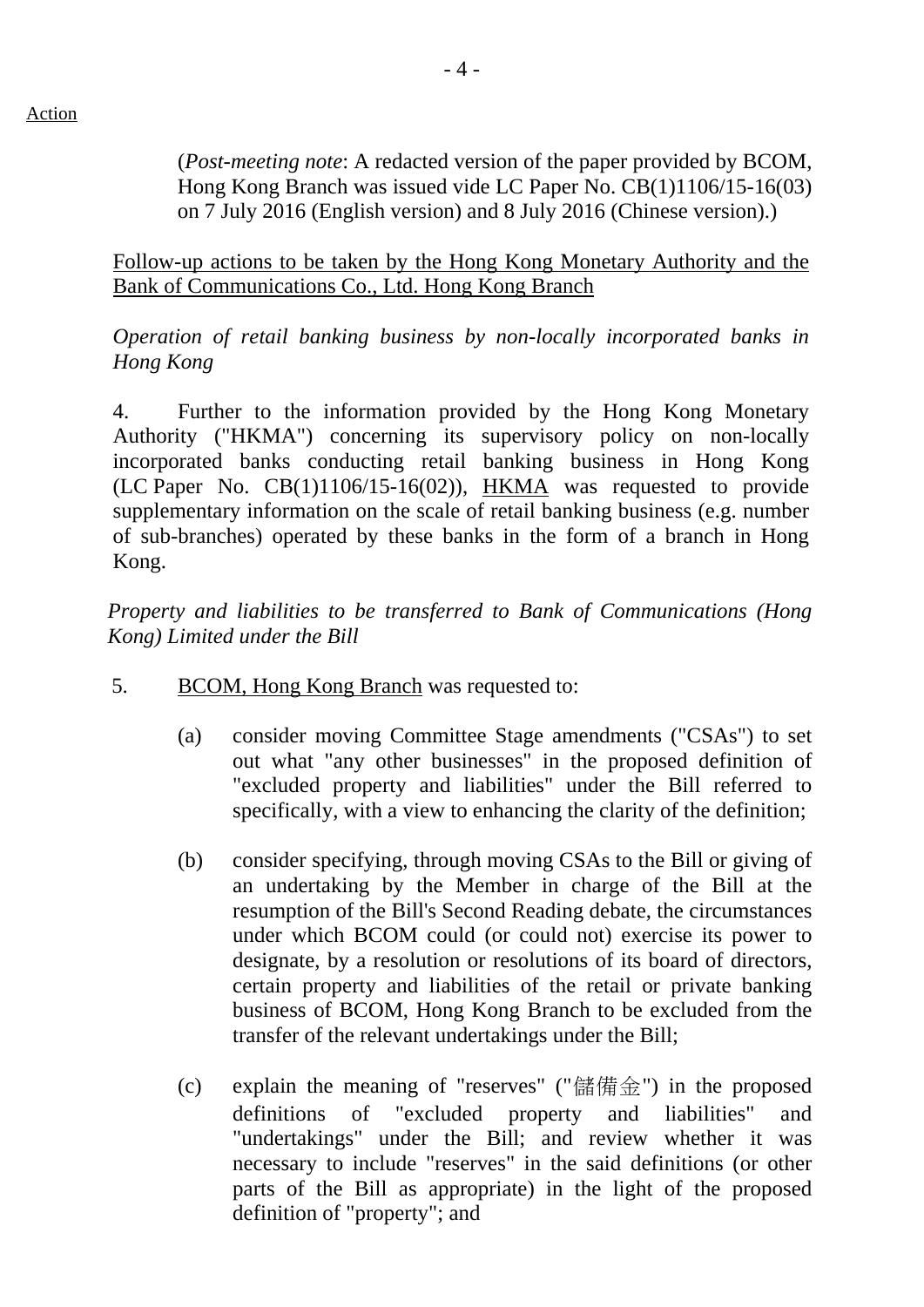#### Action

(d) review whether "insurance agent within the meaning of the Insurance Companies Ordinance (Cap. 41)" under the definitions of "corporate banking business", "private banking business" and "retail banking business" was the intended meaning of insurance agent in relation to the Bill, taking into account the amendments to the said Ordinance after enactment of the Insurance Companies (Amendment) Ordinance 2015.

*(Post-meeting note*: The written responses provided by HKMA and BCOM, Hong Kong Branch respectively were issued vide LC Paper Nos. CB(1)1106/15-16(05) and CB(1)1106/15-16(06) on 7 July 2016 and 8 July 2016.)

# **II. Any other business**

## Reporting to the House Committee

6. The Chairman said that as it was likely that the Bills Committee would complete clause-by-clause examination of the Bill at next meeting on 6 July 2016, it would report its deliberations to the House Committee on 8 July 2016. Members did not raise any objection.

## Date of next meeting

7. The Chairman reminded members that the next meeting would be held on Wednesday, 6 July 2016, at 8:30 am.

8. There being no other business, the meeting ended at 6:30 pm.

Council Business Division 1 Legislative Council Secretariat 30 August 2016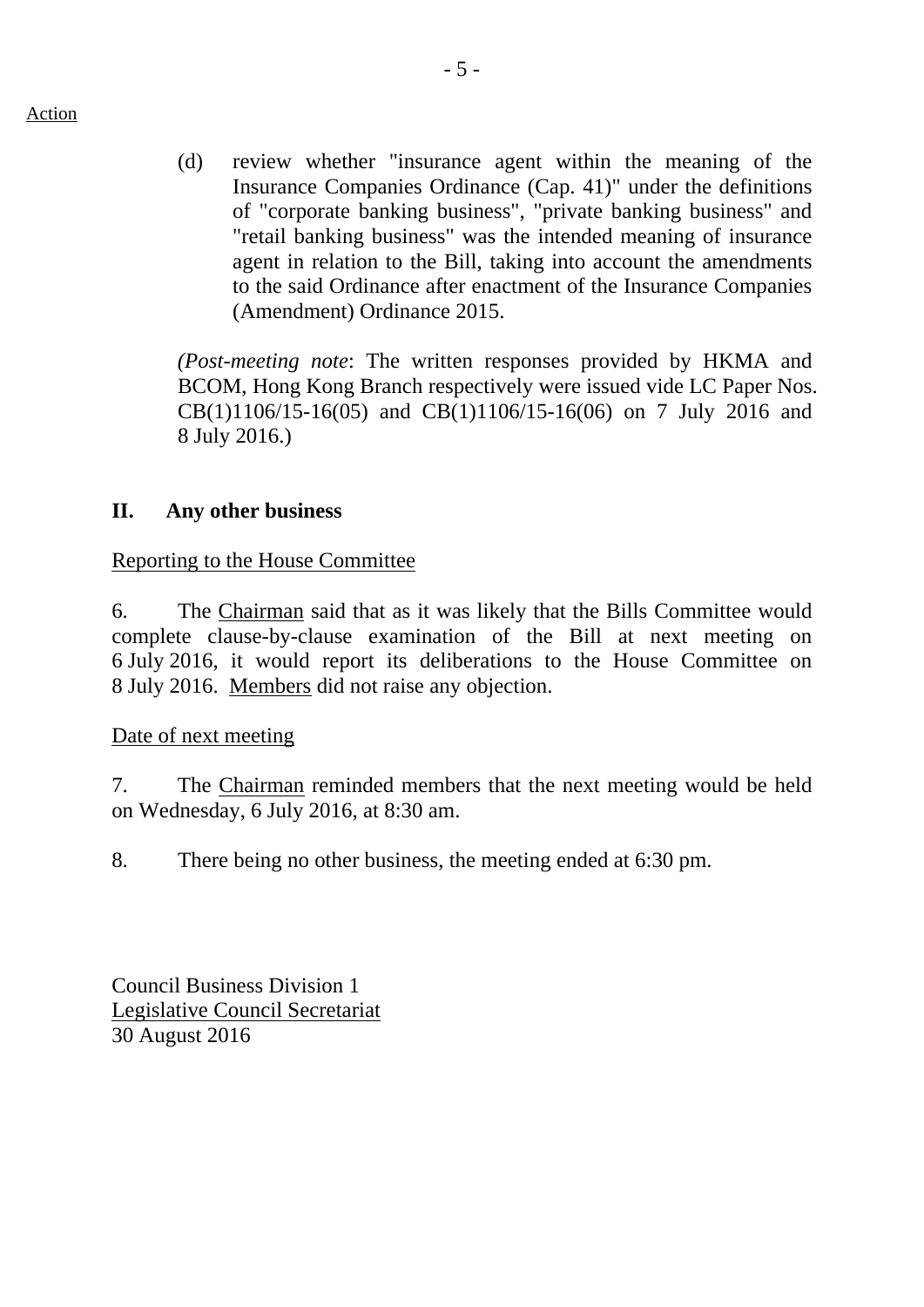#### **Bills Committee on Bank of Communications (Hong Kong) Limited (Merger) Bill**

#### **Proceedings of the second meeting on Tuesday, 5 July 2016, at 4:30 pm in Conference Room 2B of the Legislative Council Complex**

| <b>Time</b><br>marker | <b>Speaker</b>                                                         | Subject(s)                                                                                                                                                                                                                                                                                                                                                                                                                                                                                                                                                                                                                                                                                                                                                                                                                                                                                                                                  | <b>Action required</b> |  |
|-----------------------|------------------------------------------------------------------------|---------------------------------------------------------------------------------------------------------------------------------------------------------------------------------------------------------------------------------------------------------------------------------------------------------------------------------------------------------------------------------------------------------------------------------------------------------------------------------------------------------------------------------------------------------------------------------------------------------------------------------------------------------------------------------------------------------------------------------------------------------------------------------------------------------------------------------------------------------------------------------------------------------------------------------------------|------------------------|--|
|                       |                                                                        | Agenda Item I - Meeting with the Bank of Communications Co., Ltd. Hong Kong Branch and the                                                                                                                                                                                                                                                                                                                                                                                                                                                                                                                                                                                                                                                                                                                                                                                                                                                  |                        |  |
| <b>Administration</b> |                                                                        |                                                                                                                                                                                                                                                                                                                                                                                                                                                                                                                                                                                                                                                                                                                                                                                                                                                                                                                                             |                        |  |
|                       |                                                                        |                                                                                                                                                                                                                                                                                                                                                                                                                                                                                                                                                                                                                                                                                                                                                                                                                                                                                                                                             |                        |  |
| $000334 -$<br>000445  | Chairman                                                               | The Chairman drew members' attention that<br>the Bank of Communications Co., Ltd. Hong<br>Kong Branch ("BCOM, Hong Kong Branch")<br>provided information on the paid-up share<br>capital of the Bank of Communications<br>(Hong Kong) Limited ("BCOM (Hong<br>Kong)") via a paper tabled at the meeting.<br>As requested by BCOM, Hong Kong Branch,<br>the paper was restricted to Bills Committee<br>members only as it potentially related to<br>share-price-sensitive<br>data<br>inside<br><b>or</b><br>information of BCOM.                                                                                                                                                                                                                                                                                                                                                                                                             |                        |  |
| $000446 -$<br>002003  | Chairman<br>Hong Kong<br>Monetary<br>Authority ("HKMA")<br>Mr James TO | In relation to HKMA's written response to the<br>issues raised at the meeting on 4 July 2016<br>[LC Paper No. $CB(1)1106/15-16(02)$ ], the<br>Chairman and Mr TO sought information on:<br>(a) the statutory minimum capital adequacy<br>ratio ("CAR") for locally-incorporated<br>authorized institutions and minimum<br>level of share capital required for<br>licensed banks;<br>(b) why HKMA had not requested BCOM to<br>subsidiarize its retail banking business in<br>Hong Kong earlier; and<br>(c) the scale of the retail banking business<br>operated by non-locally incorporated<br>banks in the form of a branch in Hong<br>Kong.<br>HKMA pointed out that:<br>(a) the statutory minimum CAR for locally-<br>incorporated authorized institutions and<br>minimum level of share capital required<br>licensed banks were 8%<br>for<br>and<br>\$300 million respectively. The CARs of<br>locally-incorporated<br>banks<br>usually |                        |  |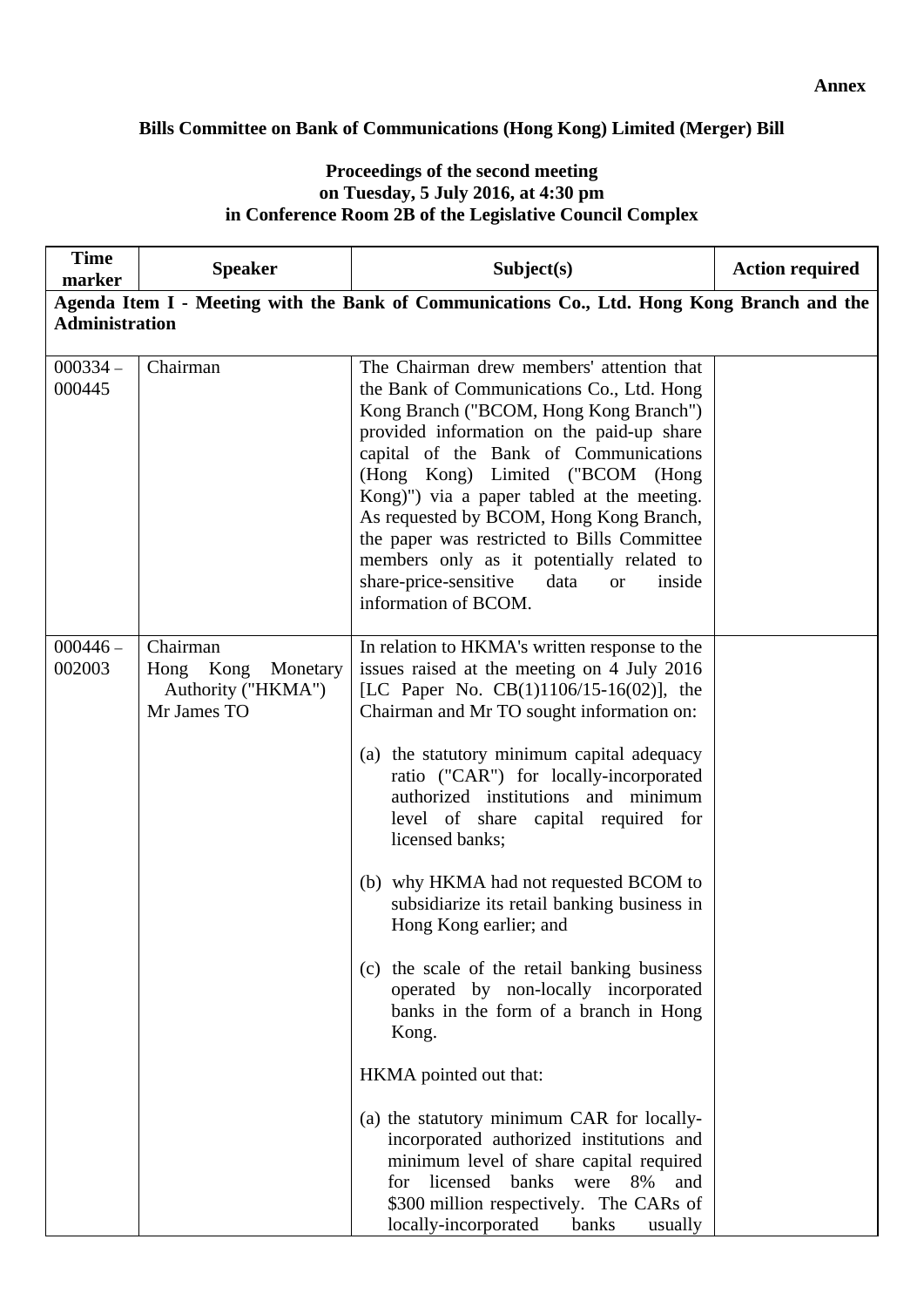| <b>Time</b><br>marker | <b>Speaker</b>                                                                                      | Subject(s)                                                                                                                                                                                                                                                                                                                                                                                                                                                                                       | <b>Action required</b>                                                     |
|-----------------------|-----------------------------------------------------------------------------------------------------|--------------------------------------------------------------------------------------------------------------------------------------------------------------------------------------------------------------------------------------------------------------------------------------------------------------------------------------------------------------------------------------------------------------------------------------------------------------------------------------------------|----------------------------------------------------------------------------|
|                       |                                                                                                     | exceeded the statutory minimum level<br>due to the need to meet other regulatory<br>requirements<br>under<br>the<br><b>Banking</b><br>Ordinance (Cap. 155), and commercial<br>considerations<br>such<br>enhancing<br>as<br>customers' confidence in the banks;                                                                                                                                                                                                                                   |                                                                            |
|                       |                                                                                                     | (b) non-locally incorporated banks would<br>take into account, among other factors,<br>the nature and scale of their banking<br>businesses<br>in Hong Kong,<br>when<br>considering whether and when to take<br>forward<br>subsidiarization.<br>this<br>In<br>connection, HKMA exercised flexibility<br>of its supervisory policy as appropriate<br>having<br>regard<br>the<br>to<br>unique<br>circumstances of individual banks; and                                                             |                                                                            |
|                       |                                                                                                     | (c) currently, there were 134 licensed banks<br>in Hong Kong which were non-locally<br>incorporated and operated in the form of<br>a branch. Except for BCOM, none of<br>these banks conducted sizeable retail<br>banking business in Hong Kong.                                                                                                                                                                                                                                                 |                                                                            |
|                       |                                                                                                     | As requested by the Chairman, HKMA<br>agreed to provide supplementary information<br>on the numbers of local sub-branches of the<br>licensed banks that carried out small scale of<br>retail banking business in Hong Kong.                                                                                                                                                                                                                                                                      | <b>HKMA</b><br>take<br>to<br>action<br>as<br>paragraph 4 of the<br>minutes |
| $002004 -$<br>003900  | Chairman<br>Mr James TO<br>BCOM,<br>Hong<br>Kong<br><b>Branch</b><br><b>HKMA</b><br>Mr CHAN Kam-lam | Mr TO suggested and BCOM, Hong Kong<br>Branch agreed that it would provide a<br>redacted version of its paper tabled at the<br>meeting for uploading to the website of the<br>Legislative Council.                                                                                                                                                                                                                                                                                               |                                                                            |
|                       | Mr<br>Christopher<br><b>CHEUNG</b><br>Mr NG Leung-sing                                              | Discussion on the capital base and CAR of<br><b>BCOM</b> (Hong Kong)<br>HKMA advised that when considering the<br>banking licence application in respect of<br>BCOM (Hong Kong), HKMA had examined<br>the bank's business plan, and considered that<br>it could meet the statutory minimum CAR<br>and share capital requirement for locally-<br>incorporated banks. BCOM (Hong Kong)<br>had to continuously observe the capital<br>adequacy requirements after obtaining the<br>banking licence. |                                                                            |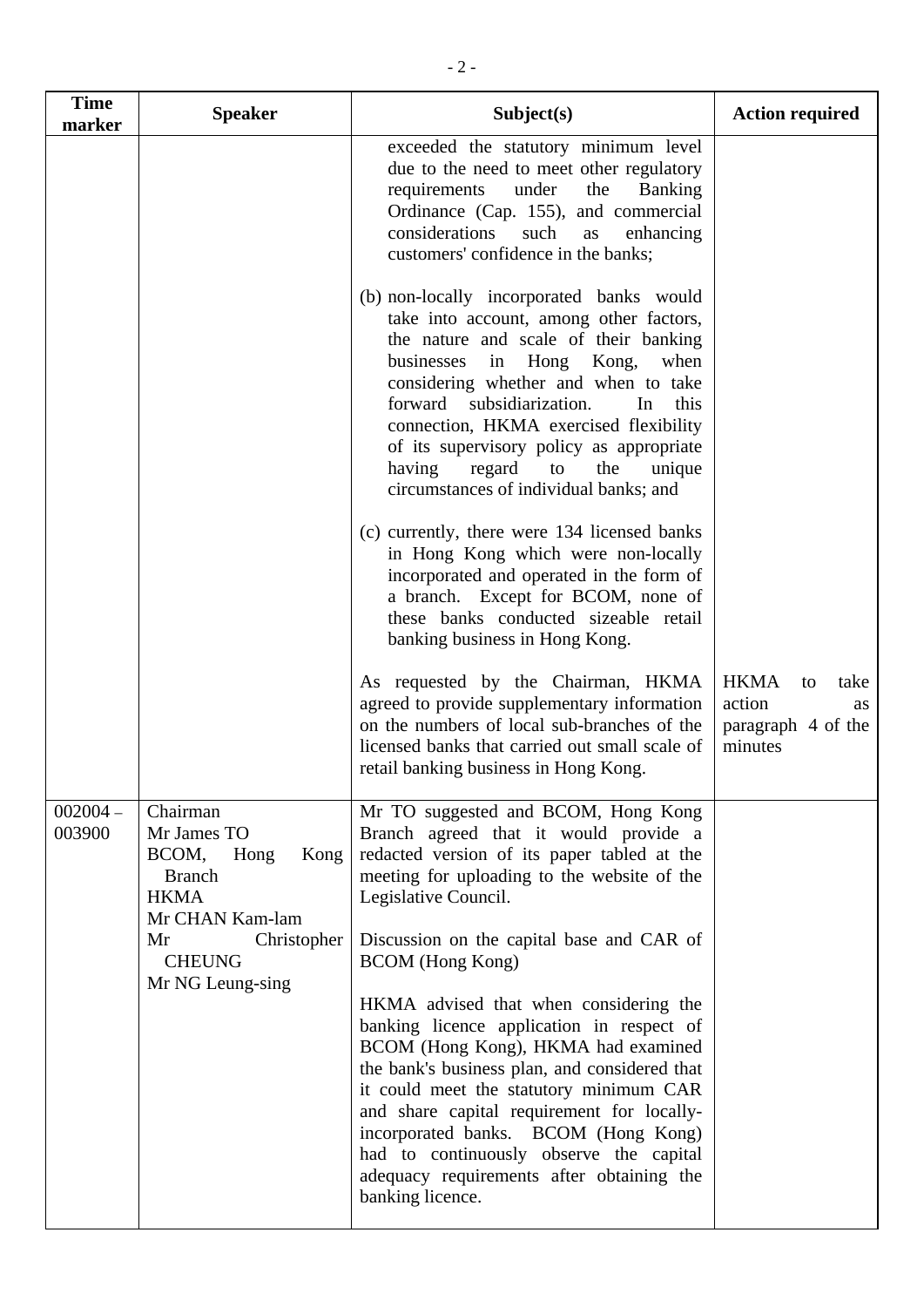| <b>Time</b><br>marker | <b>Speaker</b>                                                                                                                                     | Subject(s)                                                                                                                                                                                                                                                                                                                                                                                                                                                                                                                  | <b>Action required</b> |
|-----------------------|----------------------------------------------------------------------------------------------------------------------------------------------------|-----------------------------------------------------------------------------------------------------------------------------------------------------------------------------------------------------------------------------------------------------------------------------------------------------------------------------------------------------------------------------------------------------------------------------------------------------------------------------------------------------------------------------|------------------------|
| $003901 -$<br>011320  | Chairman<br>Mr James TO<br><b>Clifford Chance</b><br>BCOM, Hong<br>Kong<br><b>Branch</b><br>Mr NG Leung-sing<br>Mr<br>Christopher<br><b>CHEUNG</b> | In relation to the proposed definition of<br>"excluded property and liabilities" under<br>Clause 2 of the Bill, Mr TO suggested that<br>the Bill should set out specifically what "any<br>other businesses" were in the definition, with<br>a view to enhancing the clarity of the<br>definition and hence protection of customers'<br>interests.                                                                                                                                                                           |                        |
|                       |                                                                                                                                                    | Mr TO queried whether it was appropriate to<br>confer power on BCOM to specify, on or<br>before the appointed day of the proposed<br>business transfer, certain property and<br>liabilities of the retail or private banking<br>business of BCOM, Hong Kong Branch to be<br>excluded from transfer, as proposed under the<br>Bill. He considered that such power to<br>designate exclusions would undermine the<br>certainty<br>whether<br>of<br>certain<br>customers/accounts would be transferred to<br>BCOM (Hong Kong). |                        |
|                       |                                                                                                                                                    | BCOM, Hong Kong Branch and Clifford<br>Chance (legal adviser to the bank) explained<br>that:                                                                                                                                                                                                                                                                                                                                                                                                                                |                        |
|                       |                                                                                                                                                    | (a) customers were classified into retail,<br>corporate<br>institutional<br>private,<br><b>or</b><br>customers when they opened accounts<br>with the bank, which would form a basis<br>for determining which customer accounts<br>should be transferred under the Bill.<br>Customers concerned would also be<br>informed of the transfer of their accounts<br>via a notification letter to be issued by<br>the bank;                                                                                                        |                        |
|                       |                                                                                                                                                    | (b) the bank would make reference to,<br>among other things, its books and<br>records, to determine whether certain<br>businesses were part of the bank's retail<br>or private banking business, etc.<br>The<br>bank was clear as to the scope and<br>coverage of its retail or private banking<br>business so the proposed definition of<br>"excluded property and liabilities" would<br>be operative in the context of the Bill;<br>and                                                                                   |                        |
|                       |                                                                                                                                                    | (c) BCOM would exercise the power to<br>designate exclusions only in very limited                                                                                                                                                                                                                                                                                                                                                                                                                                           |                        |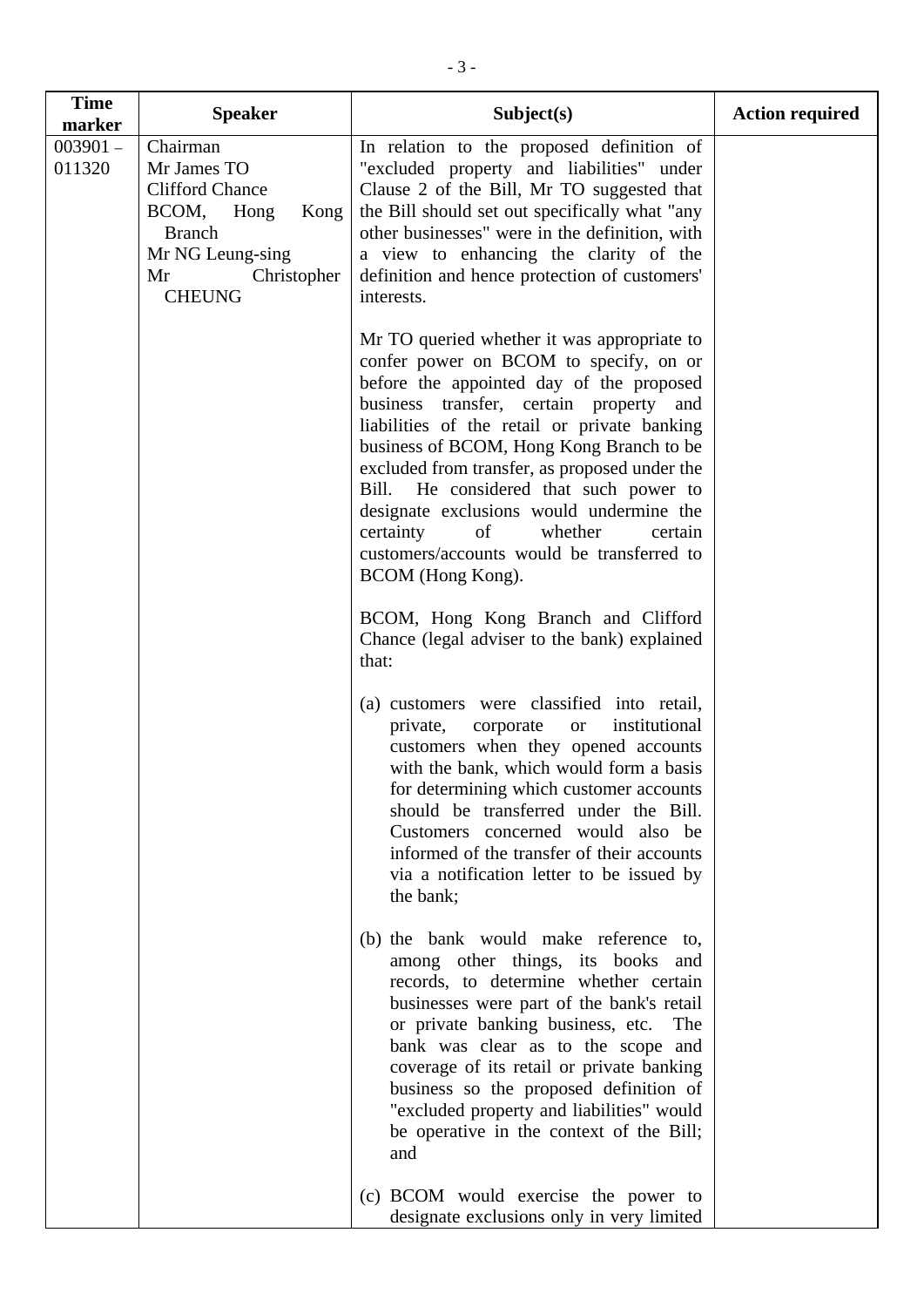| marker               |                                                                                             | Subject(s)                                                                                                                                                                                                                                                                                                                                                                                                                                                                                                                                                                                                                                                                                                                                                                                                                                                                                                                                                                                                                                                                                                                                                                                                                                                                           | <b>Action required</b>                                                             |
|----------------------|---------------------------------------------------------------------------------------------|--------------------------------------------------------------------------------------------------------------------------------------------------------------------------------------------------------------------------------------------------------------------------------------------------------------------------------------------------------------------------------------------------------------------------------------------------------------------------------------------------------------------------------------------------------------------------------------------------------------------------------------------------------------------------------------------------------------------------------------------------------------------------------------------------------------------------------------------------------------------------------------------------------------------------------------------------------------------------------------------------------------------------------------------------------------------------------------------------------------------------------------------------------------------------------------------------------------------------------------------------------------------------------------|------------------------------------------------------------------------------------|
|                      |                                                                                             | cases, some examples of which were<br>given in the last paragraph of its written<br>response (LC Paper No. CB(1)1106/15-<br>$16(03)$ ).                                                                                                                                                                                                                                                                                                                                                                                                                                                                                                                                                                                                                                                                                                                                                                                                                                                                                                                                                                                                                                                                                                                                              |                                                                                    |
| $011321 -$<br>011553 | Chairman<br>Mr Alan LEONG<br>Assistant Legal Adviser 8<br>("ALA")<br><b>Clifford Chance</b> | In reply to Mr LEONG, ALA and Clifford<br>Chance affirmed that the Bill contained<br>saving provisions to ensure that nothing in<br>the Bill would affect the legal rights of the<br>existing customers and other relevant<br>stakeholders of BCOM, Hong Kong Branch<br>under the existing enactments or contract<br>law.                                                                                                                                                                                                                                                                                                                                                                                                                                                                                                                                                                                                                                                                                                                                                                                                                                                                                                                                                            |                                                                                    |
| $011554 -$<br>012909 | Chairman<br>Mr James TO<br>Mr Kenneth LEUNG<br><b>Clifford Chance</b>                       | Disclosure of interest by Mr LEUNG<br>In reply to Mr TO and Mr LEUNG, Clifford<br>Chance advised that:<br>(a) BCOM, Hong Kong Branch had been<br>conducting due diligence review of its<br>contracts and other instruments on an<br>ongoing basis to determine which of<br>these contracts or instruments would be<br>transferred to BCOM (Hong Kong)<br>pursuant to the Bill and whether any<br>additional step would be required to be<br>taken to ensure an effective transfer of<br>such contracts/instruments to BCOM<br>(Hong Kong); and<br>(b) where any property and liabilities of<br>BCOM, Hong Kong Branch could not be<br>transferred to BCOM (Hong Kong) as a<br>result of them being governed by foreign<br>laws, Clause $4(2)$ of the Bill provided that<br>BCOM, Hong Kong Branch would take<br>all necessary steps for securing the<br>effective transfer and vesting of those<br>property and liabilities in BCOM (Hong<br>Kong), and, pending such transfer and<br>vesting, would hold any of those property<br>and liabilities in trust absolutely for<br>BCOM (Hong Kong) from the appointed<br>day until the transfer and vesting was<br>completed.<br>Mr TO suggested that BCOM, Hong Kong<br>Branch might consider:<br>(a) moving Committee Stage amendments | BCOM,<br>Hong<br>Kong Branch<br>to<br>take<br>action<br>as<br>paragraph $5(a)$ and |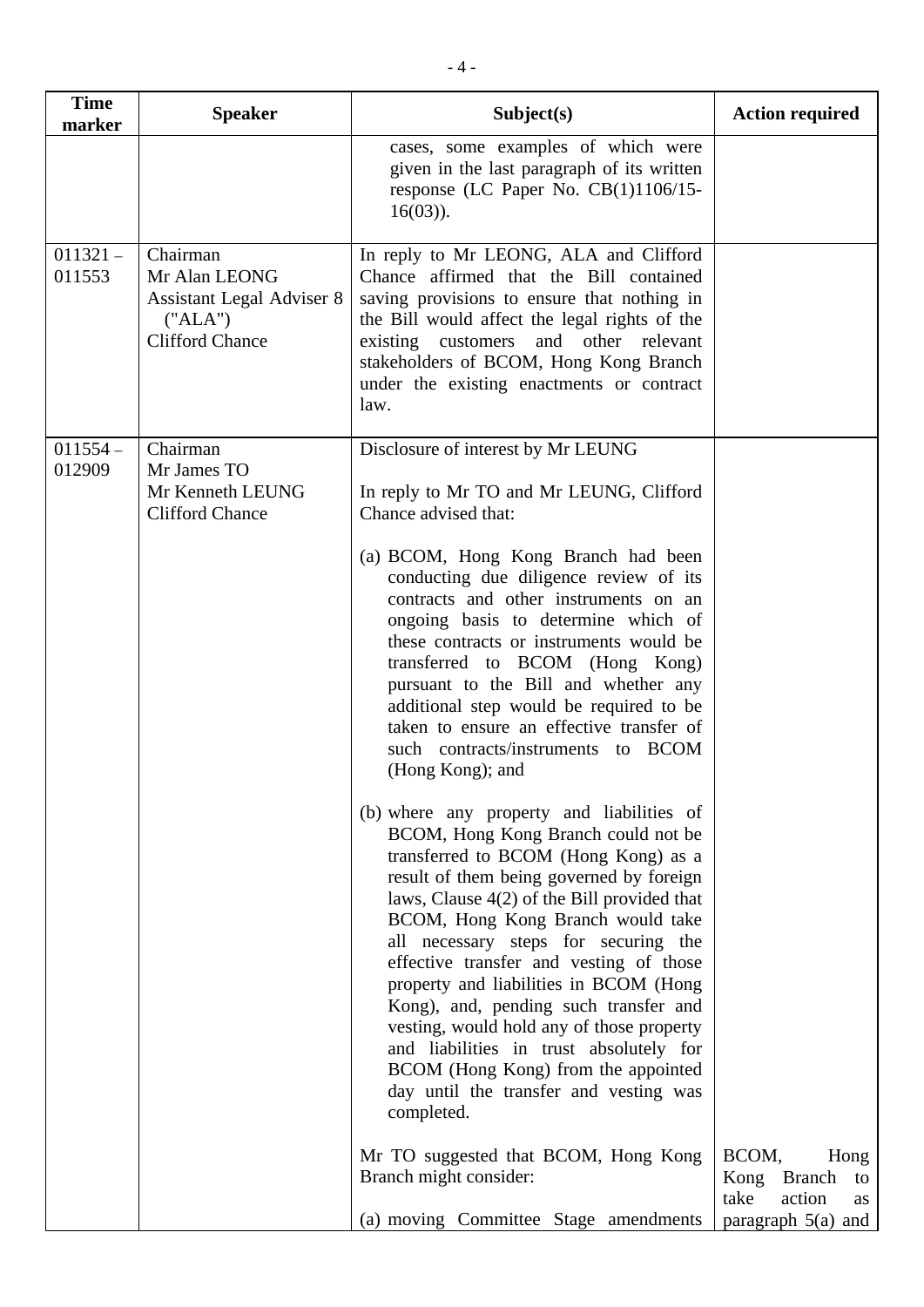| <b>Time</b><br>marker | <b>Speaker</b>                                                                       | Subject(s)                                                                                                                                                                                                                                                                                                                                                                                                                                               | <b>Action required</b>                                                                           |
|-----------------------|--------------------------------------------------------------------------------------|----------------------------------------------------------------------------------------------------------------------------------------------------------------------------------------------------------------------------------------------------------------------------------------------------------------------------------------------------------------------------------------------------------------------------------------------------------|--------------------------------------------------------------------------------------------------|
|                       |                                                                                      | ("CSAs") to set out specifically what<br>were "any other businesses" in the<br>proposed definition of "excluded property<br>and liabilities" under the Bill; and                                                                                                                                                                                                                                                                                         | (b) of the minutes                                                                               |
|                       |                                                                                      | (b) specifying, through moving CSAs to the<br>Bill or giving of an undertaking by the<br>Member in charge of the Bill at the<br>resumption of Second Reading debate of<br>the Bill, the circumstances under which<br>BCOM could or could not exercise the<br>power to designate exclusions from the<br>proposed business transfer.                                                                                                                       |                                                                                                  |
|                       | Clause-by-clause examination of the Bill<br>[The Bill (LC Paper No. CB(3)267/15-16)] |                                                                                                                                                                                                                                                                                                                                                                                                                                                          |                                                                                                  |
| $012910 -$<br>013445  | Chairman<br>Mr James TO                                                              | Clause $1$ - Short title                                                                                                                                                                                                                                                                                                                                                                                                                                 |                                                                                                  |
|                       | <b>ALA</b>                                                                           | $Clause 2$ — Interpretation                                                                                                                                                                                                                                                                                                                                                                                                                              |                                                                                                  |
|                       | <b>Clifford Chance</b>                                                               | Discussion on drafting issues relating to the<br>proposed definition of "corporate banking<br>business"                                                                                                                                                                                                                                                                                                                                                  |                                                                                                  |
|                       |                                                                                      | At the request of the Chairman and Mr TO,<br>BCOM, Hong Kong Branch agreed to review<br>whether "insurance agent within the meaning<br>of the Insurance Companies Ordinance<br>(Cap. 41)" used in certain definitions under<br>the Bill was the intended meaning of<br>insurance agent in relation to the Bill, taking<br>into account the amendments to the said<br>Ordinance after enactment of the Insurance<br>Companies (Amendment) Ordinance 2015. | BCOM,<br>Hong<br>Kong Branch<br>to<br>take<br>action<br>as<br>paragraph 5(d) of<br>the minutes   |
| $013446 -$<br>015146  | Chairman<br>Mr James TO                                                              | Clause $2$ — Interpretation                                                                                                                                                                                                                                                                                                                                                                                                                              |                                                                                                  |
|                       | PricewaterhouseCoopers<br><b>Clifford Chance</b><br>Mr Kenneth LEUNG<br><b>HKMA</b>  | Discussion on the meaning of "reserves" ("儲<br>$\# \,\hat{\oplus}\,$ ") in the proposed definitions of<br>"excluded property and liabilities"<br>and<br>"undertakings" under the Bill                                                                                                                                                                                                                                                                    |                                                                                                  |
|                       |                                                                                      | At the request of Mr TO, BCOM, Hong<br><b>Branch</b><br>agreed<br>Kong<br>to<br>provide<br>supplementary information to explain the<br>meaning of "reserves" in the proposed<br>definitions of "excluded"<br>property<br>and<br>liabilities" and "undertakings" under the Bill;<br>and whether it was necessary to include<br>"reserves" in the said definitions (or other                                                                               | BCOM,<br>Hong<br>Kong Branch<br>to<br>take<br>action<br>as<br>paragraph $5(c)$ of<br>the minutes |